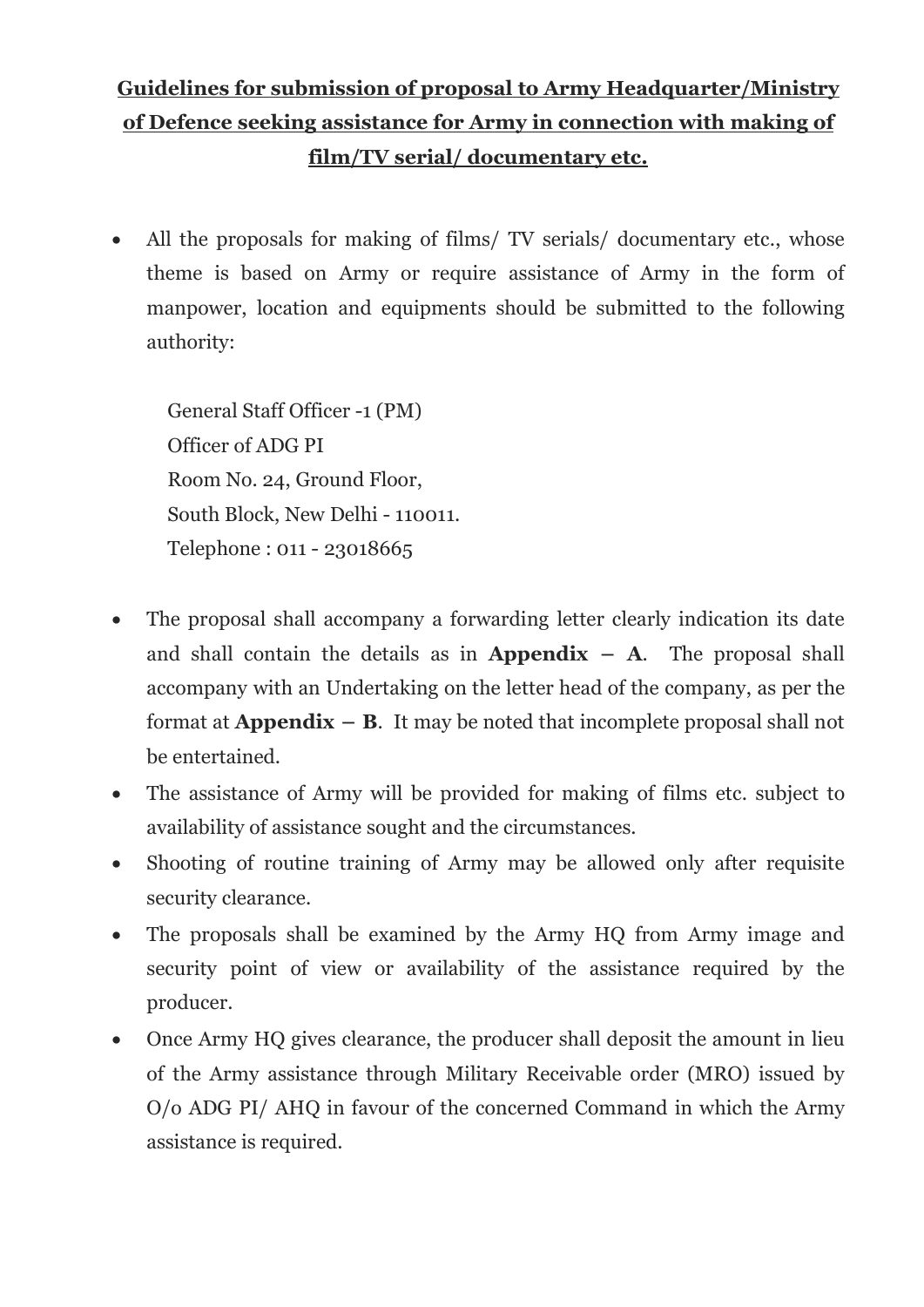- · Before the Army assistance is actually provided, the producer is required to enter into an agreement with ADG PI, Army HQ on the Stamp paper of appropriate denomination (format at **Appendix – C**) and to submit the following:
	- Insurance cover,
	- · Indemnity Bond and the Stamp Paper of appropriate denomination (**format at Appendix – D**), and
	- · Bank Guarantee of the amount equivalent to the amount of assistance sought, as security amount, which is refundable after completion of film.
- · After completion of these formalities, Office of ADG PI/ Army HQ will issue sanction letter to the Authority/ concerned command for permitting the producer for shooting and to undertake other related activities.
- · A Liaison Officer shall be detailed by the Concerned Command for monitoring of crew in the Army premises, who shall submit a report to Officer of ADG PI/Army HQ after completion of the shooting, regarding the actual assistance provided to the producer on ground.
- · After completion of the shooting, preview of the film/ documentary etc., will be conducted by the Preview Committee comprising representative from MoD [Director/ DS(GS-III), MoD (Fin/GS-I) {Dir/DFA (GS)}], and Army HQ [Director ADG (PI) and Director (MI-11)].
- · After clearance from the preview committee, the proposal may be referred by the Army HQ to MoD (GS-III/A) for approval of Joint Secretary (Army) and MoD(Fin/GS-I) before permitting the producer for release of the film/documentary etc., in public domain.
- · Simultaneously, Army HQ shall take action for final settlement of account on the basis of the report of Liaison Officer in the formats prescribed in Army Order No. 12/88, after obtaining the concurrence of MoD (Fin/GS) through MoD (GS-III/A).
- · Any queries regarding Army assistance for making films etc., can also be raised with Under Secretary (GS-III/A) telefax : 011-23016131.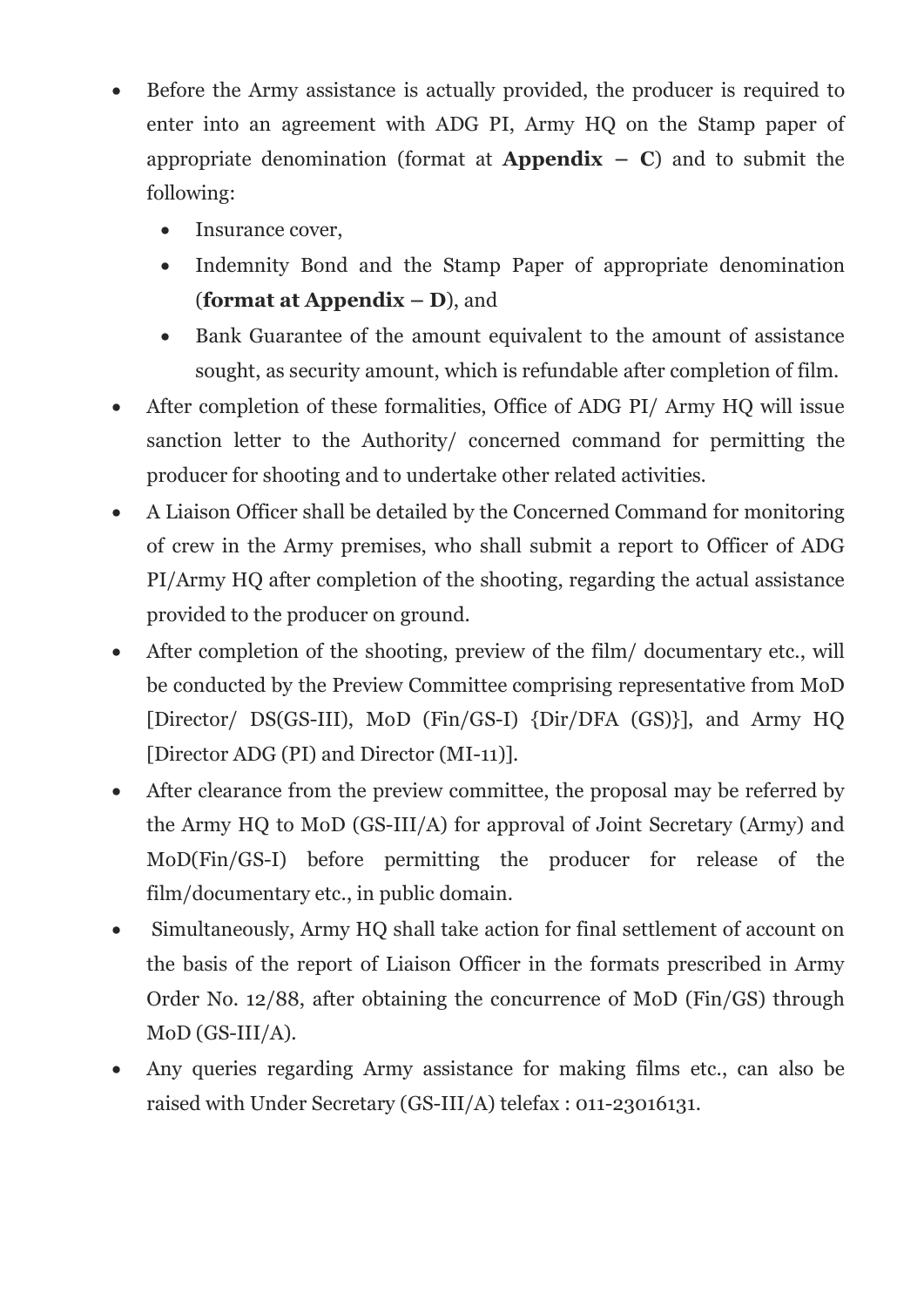## **AFFIDAVIT**

 $I$  \_\_\_\_\_\_\_\_\_\_ son of \_\_\_\_\_\_\_\_\_ at present residing at \_\_\_\_\_\_\_\_\_, hereby solemnly declare as follows:

I am producing a feature film/documentary/TV serial (as the case may be),  $\tilde{\sigma}$  (title)  $\tilde{\sigma}$  in  $\tilde{\sigma}$  in language under the banker **Example 2.1** Solemnly declare that I am the Authorised Signatory/ Sole Proprietor of the above concern and no person other than the company is having any interest/right in the above banner/firm.

3. I further declare that my principal place of business is at \_\_\_\_\_\_\_.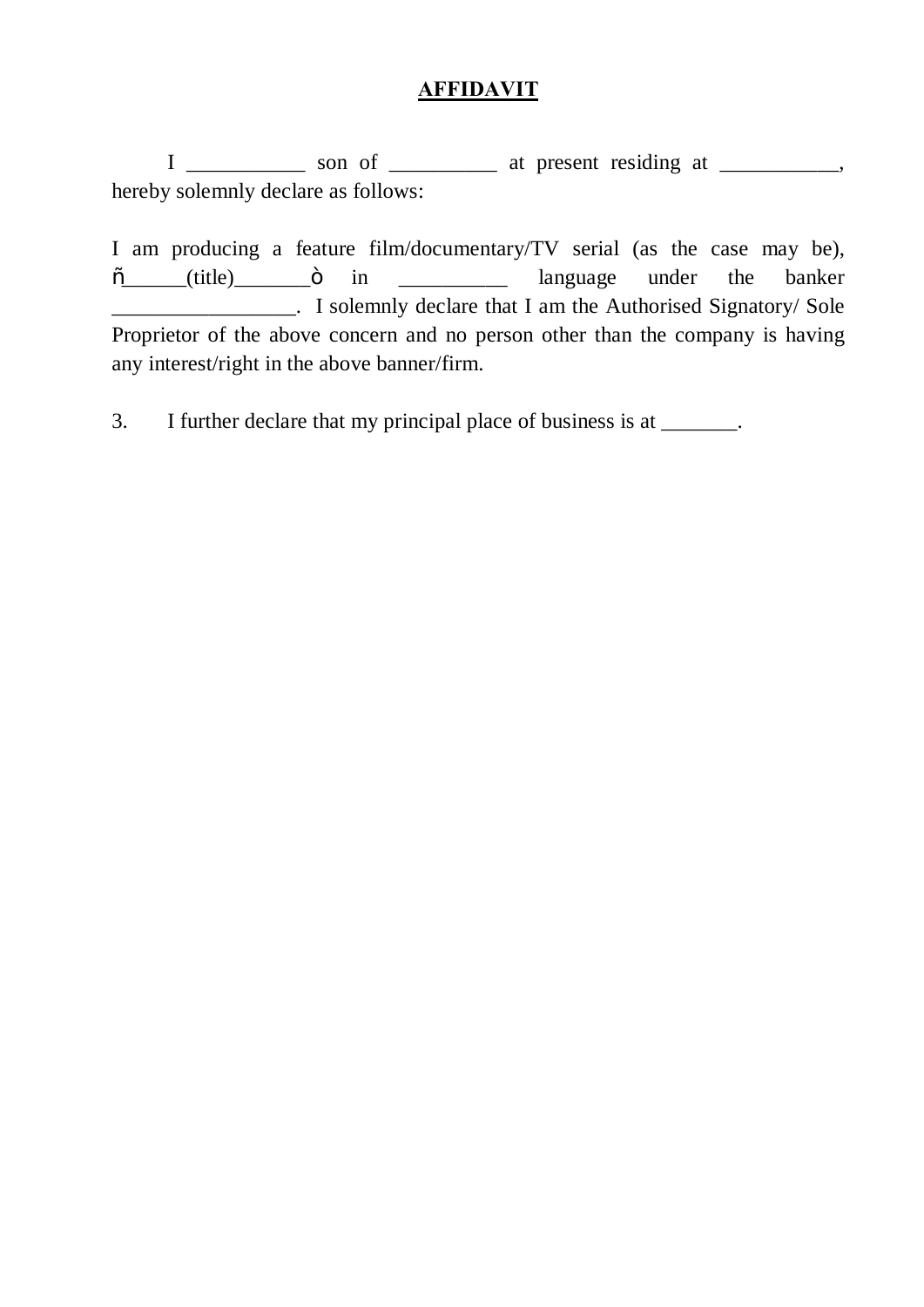- (i) Name and details of film production company/agency/firm:
	- (a) Name of the firm/company
	- (b) Registered office address and correspondence address of the firm/company
	- (c) Nature of Firm/company Indian or Foreign
	- (d) Telephone/Fax numbers etc., of the firm/company
- (ii) Details of the script and purpose and tentative schedule **(in quadruplicate)** :
	- (a) Concept/purpose/objective of the film /documentary/TV Serial etc., in brief
	- (b) Detailed script of the firm/documentary/TV serial etc.
	- (c) Likely date of completion of film/documentary/TV serial etc.
	- (d) Likely date of release of the film/documentary/TV serial etc.

(iii) Details of bio-data of crew\*, along with their ID proof **authenticated by the company** (paste photo on each detail sheet) **in quadruplicate** with the following details:

- (a) Full Name
- (b) Father's Name
- (c) Date and Place of Birth
- (d) Present Address
- (e) Permanent Address
- (f) Occupation
- (g) Nationality (If foreigners, information in Sr. No. (h) & (i) may also be provided)
- (h) Passport No., Date of Issue & Issuing Authority
- (i) Visa particulars including type, No, date, validity & issuing officer.

\* **if any criminal case/activity/police case etc., is pending/contemplated against any of hte crew, the same may please be specified. Please also submit a certificate on behalf of the company that the character of all crew-members selected by the company, is beyond doubt and no criminal case/activity/police case etc., is pending against any of the crew.**

(iv) Specific details of assistance required (in tabular form as under):

| <b>Sl</b><br>N <sub>o</sub> | <b>Type of Requirement</b>                                                                                                  |                                                                                                  | Qty | <b>Days</b> | <b>Remark</b> |
|-----------------------------|-----------------------------------------------------------------------------------------------------------------------------|--------------------------------------------------------------------------------------------------|-----|-------------|---------------|
| 1.                          | Specific Manpower<br>(place/location-wise)<br>in different table)                                                           | Officer<br><b>JCOs</b><br>Other Rank                                                             |     |             |               |
| 2.                          | Specific<br>Location(s)<br>separate sheet for<br>separate (location)<br>(may also intimate the<br>name of the Army<br>unit) | Room<br>Office<br>Hall (if hall having name please)<br>mention)<br>Ground (if ground having name |     |             |               |
| 3.                          | please mention)<br>Vehicle (Separately for each vehicle)                                                                    |                                                                                                  |     |             |               |
| 4.                          | Equipments (Arms/Ammunition etc) $-$ [Separately for each<br>item]                                                          |                                                                                                  |     |             |               |
| 5.                          | Any other specific requirement.                                                                                             |                                                                                                  |     |             |               |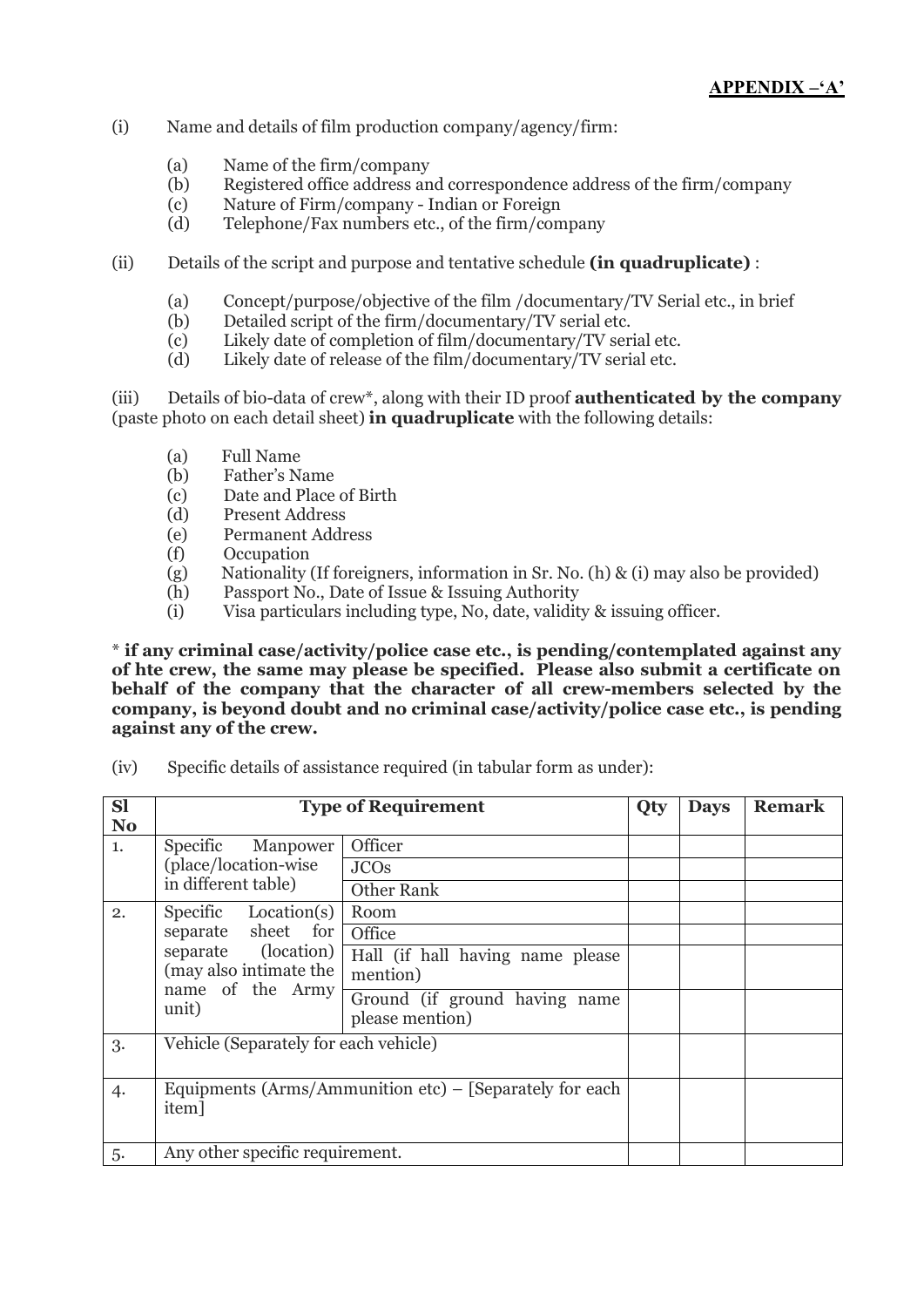#### **APPENDIX – 'B'**

#### **UNDERTAKING**

 $I \longrightarrow$ , (designation  $\longrightarrow$ ) of M/s  $\longrightarrow$  is hereby given an undertaking that the company  $(M/s \t)$  shall comply with all the terms and conditions prescribed by the Army HQ/Ministry of Defence in connection with the shooting of \_\_\_\_\_\_(title of) \_\_\_\_\_\_\_\_\_\_ film/documentary/TV serial etc., on Armed Forces locations. The company shall also comply with any other condition as prescribed by the Army HQ/Ministry of Defence during the course of the shooting of film/TV serial/documentary.

2. I, further declare that any excess amount requires to be paid in respect of assistance of Armed Forces provided to the Producer (\_\_\_\_\_\_\_\_) shall be paid before releasing the said film /documentary/TV serial etc., in public domain.

> $(\_\_$ Signature \_\_\_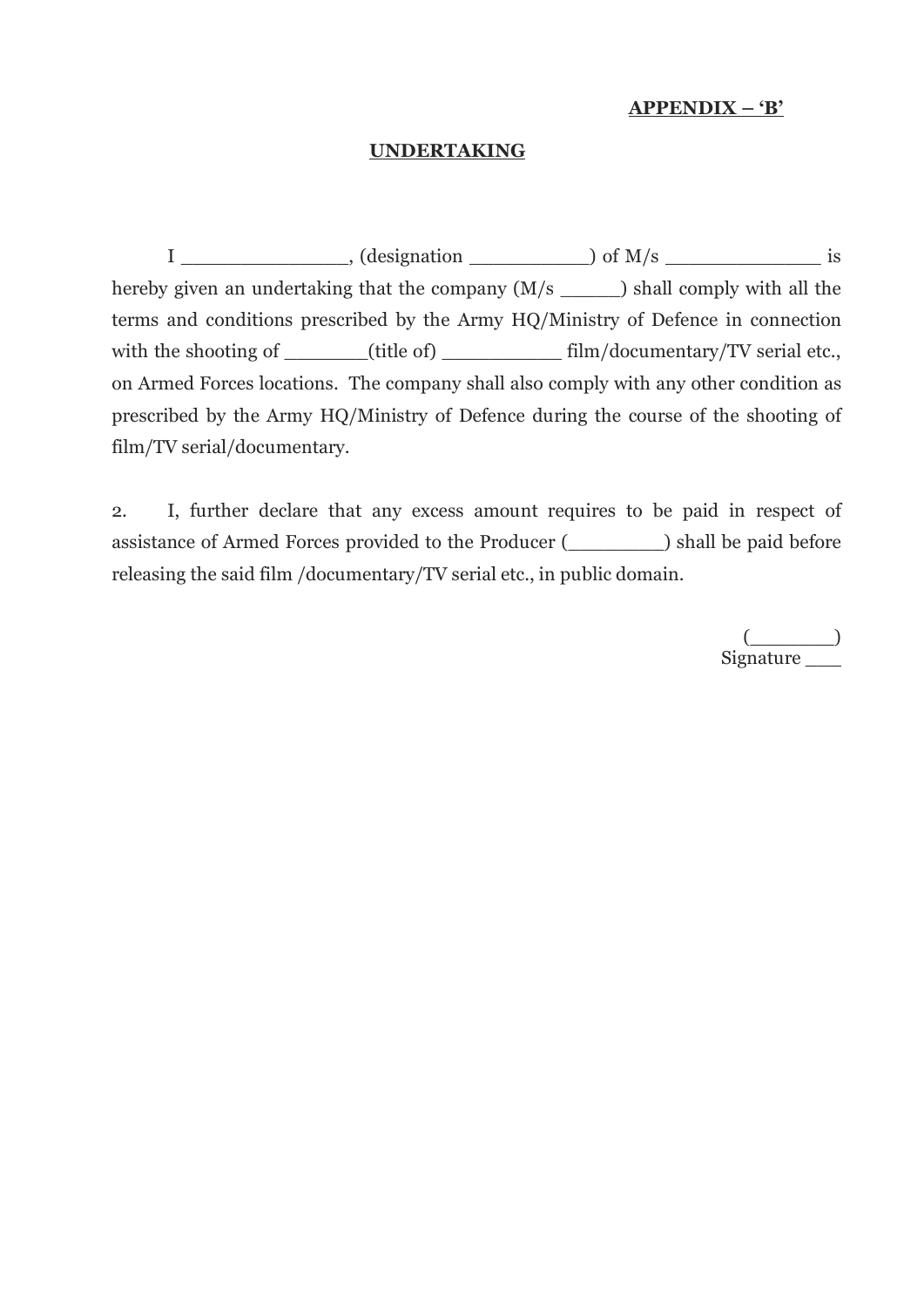### **APPENDIX 'C'**

#### **AGREEMENT**

This Agreement is made on this \_\_\_\_ day (date) of \_\_\_\_\_\_\_(month and year) between the President of India, hereinafter called the  $\delta$ Government on the One part and  $M/s$ .  $\qquad \qquad$  (with address) hereinafter called the  $\ddot{\text{o}}$ Producer $\ddot{\text{o}}$  (which expression shall unless excluded or repugnant to the context include their successors in business, heirs, executors, administrators, legal representatives and assigns) on the Second Part.

Whereas the Producer has requested for the services of Army by way of Army Officer, men, vehicles, arms and use of locations for the purpose of facilitating the production of the (Language) Feature Film/TV serial/documentary etc. as the case may be) "\_\_\_\_\_" (hereinafter called "\_\_") and has approached the Government for the same.

And whereas the Government has agreed to make available the services of Army for the purpose aforesaid on the terms and conditions hereinafter appearing:

Now it is hereby agreed and declared by and between the parties hereto as follows:

1. That, the Government shall make available to the Producer the following assistance during the year \_\_\_\_ etc. as per the convenience of the participating Army establishment(s):-

### **PERSONNEL AND EQUIPMENT**

| S. No. | Items/Place | Qty. | Days |
|--------|-------------|------|------|
| Ι.     |             |      |      |
| 2.     |             |      |      |
|        |             |      |      |

2. That, if for any reason whatsoever the Government is unable to provide on any particular day or all days, the troops etc., the Government shall not be liable to pay any compensation whatsoever in that respect to the Producer.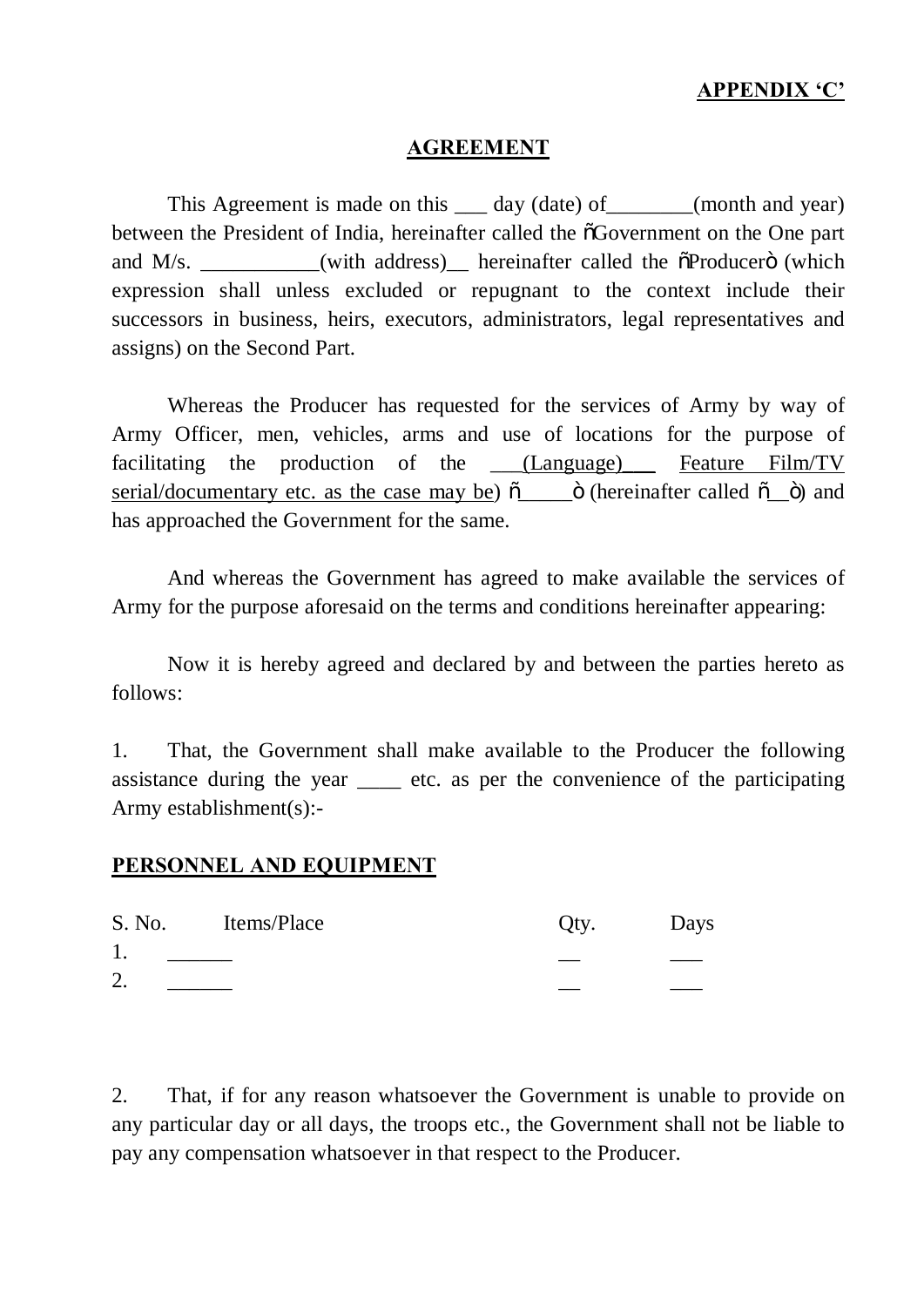Alternative dates of shooting the film/documentary/TV serial (as the case may be) will, however, be fixed by the Producer and the Liaison Officer locally.

3. That, the services and use of the troops etc. shall be available only for the purpose in furtherance of the production of the said film by the Producer himself.

4. That, the filming shall be undertaken by the Producer under the strict supervision and order of an Army Liaison Officer detailed by the Government for all the days of filming involving the use of these Army Services.

5. That, in consideration of the permission, facilities and assistance provided, the Producer shall make payment to the Government as detailed hereunder:-

- (a) Charges for the use of troops etc. mentioned in Clause 1 above at such rates as are fixed or may be fixed by the Government.
- (b) The Producer shall reimburse the Government, the pay, the allowances, ration and other entitlements of troops under the Government rules, regulations and orders from the date they are utilized when drawn from the same station or from the dates of their move from their respective outstation or stations to the site of the film production when drawn outstation or outstations till the date of their return to the same or another station or stations. Should the Producer desire to cancel or reproduce his requirements of troop etc. at any time, he shall be entitled to do so, provided that upon doing so, he shall still be liable to pay in addition to the pay, allowance and all other charges mentioned above as the case may be, transportation and other incidental charges, from the place or places where the troops were stationed at the time of the receipt of intimation by the Army authorities or cancellation of the filming programmer of the Producer, and upto the time or return of such cases or events, the expenses assessed by the Government shall be final and binding upon the Producer.
- (c) The Producer shall, in addition, to the above charges, reimburse the Government all expenses incurred by it on the move and transportation of troops and other material whether by rail, road or by air from the unit lines to places of shooting and for their return to the same or another station or place on completion of film recording, plus twenty five percent thereof to cover the overheads and administrative charges. The expenses assessed by the Government shall be final and binding on the Producer.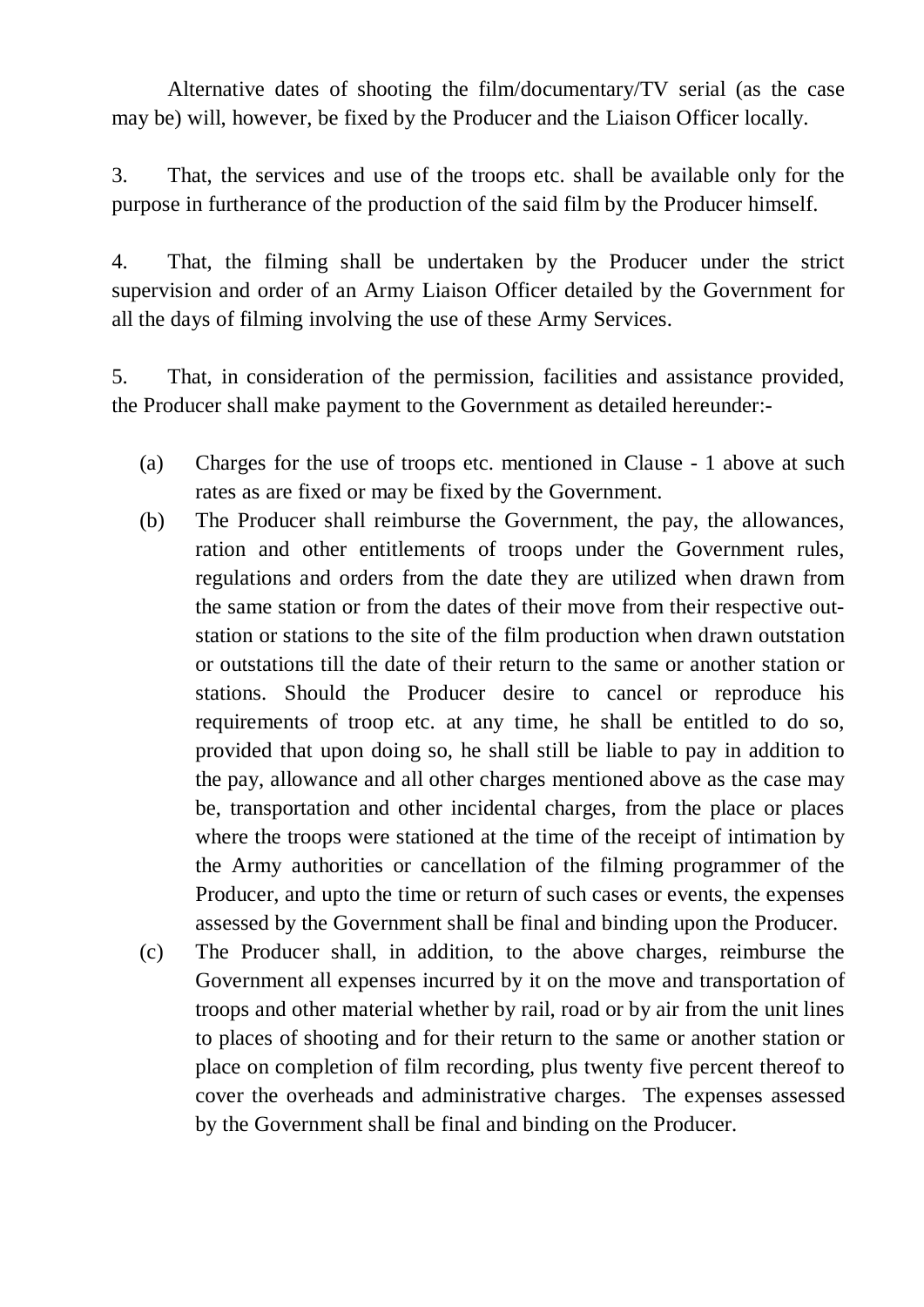(d) The Producer shall, in addition, pay to the Government the full value, of ammunition and other consumable stores issued to him, if any, as per weights and measures and assessments made by the Government.

6. That, the producer shall reimburse the Government the cost of medical and hospital treatment of the Army Liaison Officer and of the other troops, whose services are placed at the disposal of the Producer, if any of them is injured in action, is disabled in any manner, or becomes a casualty pursuant to their participation in the filming under this Agreement as well as all other pension, family pension charges and entitlement payable under the Government rules, regulations and orders.

7. That, the producer shall raise pay to the Government the commuted value as assessed by the Government of non-effective benefits admissible to the troops and the Liaison Officer or their dependents under the Government rules and regulations or any other amount which the Government may demand as compensation for the casualties suffered by the Army Liaison Officer or troops during the course of their participation under this Agreement on account of any default of the Producer or otherwise.

8. That, the producer shall make his own arrangements to provide at his own cost all such stores, clothing, weapons, arms etc, or other equipment for use by the participating troops as are not prescribed or available with the Government. But the producer shall pay, as assessed by the Government, the full cost of making any modifications, repairs and replacements of any of the Government stores and equipment supplied by the Government in connection with the production of the said films as also for all those items which may be damaged or lost during the course of the filming of the scenes with army help and assistance.

9. That, the producer shall pay to the Government the cost of making good any injury, damage or casualty of the troops or their vehicles or other materials while on service or use of the Producer and also loss or damage to the vehicles and all other equipments which may be caused or suffered by the Government. The assessment of the monetary loss of the same as may be done by the Government shall be final and binding on the Producer.

10. That, the non-expendable equipment shall be hired by the Producer for the full period of the shooting and filming with the Army assistance and the payment thereof shall be made for the full period of use indicated in paragraph-1 above,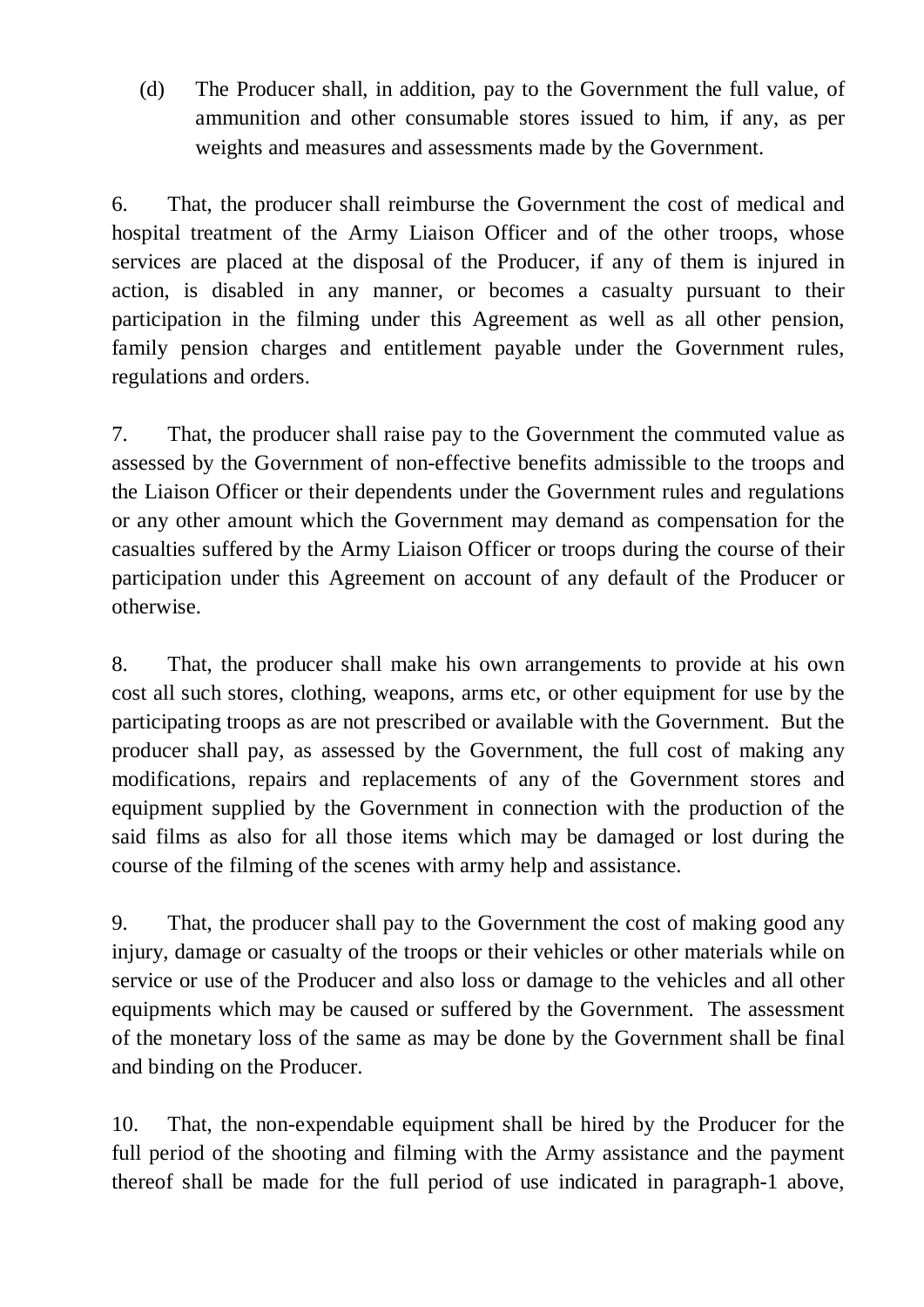whether or not the same is used by the Producer. During this period, the said equipment shall remain in the custody of the army authorities, but at the time of the return of the troops to their units concerned, the entire equipment should be in the condition in which it is lent for purpose of rendition of assistance under the Agreement, and in respect of the state of this equipment the decision of the Government shall be final and binding on the Producer and also for any loss, deficiency or damage to the said equipment caused during the period of hire findings of the Government shall be final and binding upon the Producer, and the same shall be made good by him as assessed by the Government.

11. That, the producer shall also pay on demand to the Government the cost of such assistance (by way of extra days or extra use of personnel, vehicles, as well as stores and equipment or otherwise) as may actually come to be provided in addition to that expressly specified in Clause-1 above. The decision of the Government as to whether such extra assistance was given and the Government to assessment of its cost shall be final and binding upon the Producer.

12. That, the producer shall also, in addition to the payments referred to above, pay on demand 10% (ten percent) of the total amount, i.e the total of all amount payable under the various heads hereinabove before mentioned, to the Government for the welfare of the troops.

13. That, the producer shall indemnify the Government against any claims that may be made at any time by any third party or that may arise on account of the rendering of the assistance by the Government as hereinabove on account of movement of Army vehicles, firing of ammunition or explosives, or by virtue of participation by the Army Officer(s) including Liaison Officer and the troops, deaths, disabilities, or injuries caused to any member of the army when engaged for the production of the film whether due to the acts of the Producer or the Government and or their employees. For the purpose aforesaid, the troops and all other non-expendable items of army assistance shall be considered as engaged on the production of the film from the time they leave their respective units for the purpose till they finally return thereto. The Producer shall within seven days of the date of this Agreement and in any case before the army assistance is availed by him, effect at his own cost of a comprehensive insurance with the Life Insurance Corporation and the General Insurance Corporation or any other nationalized insurance company for the following: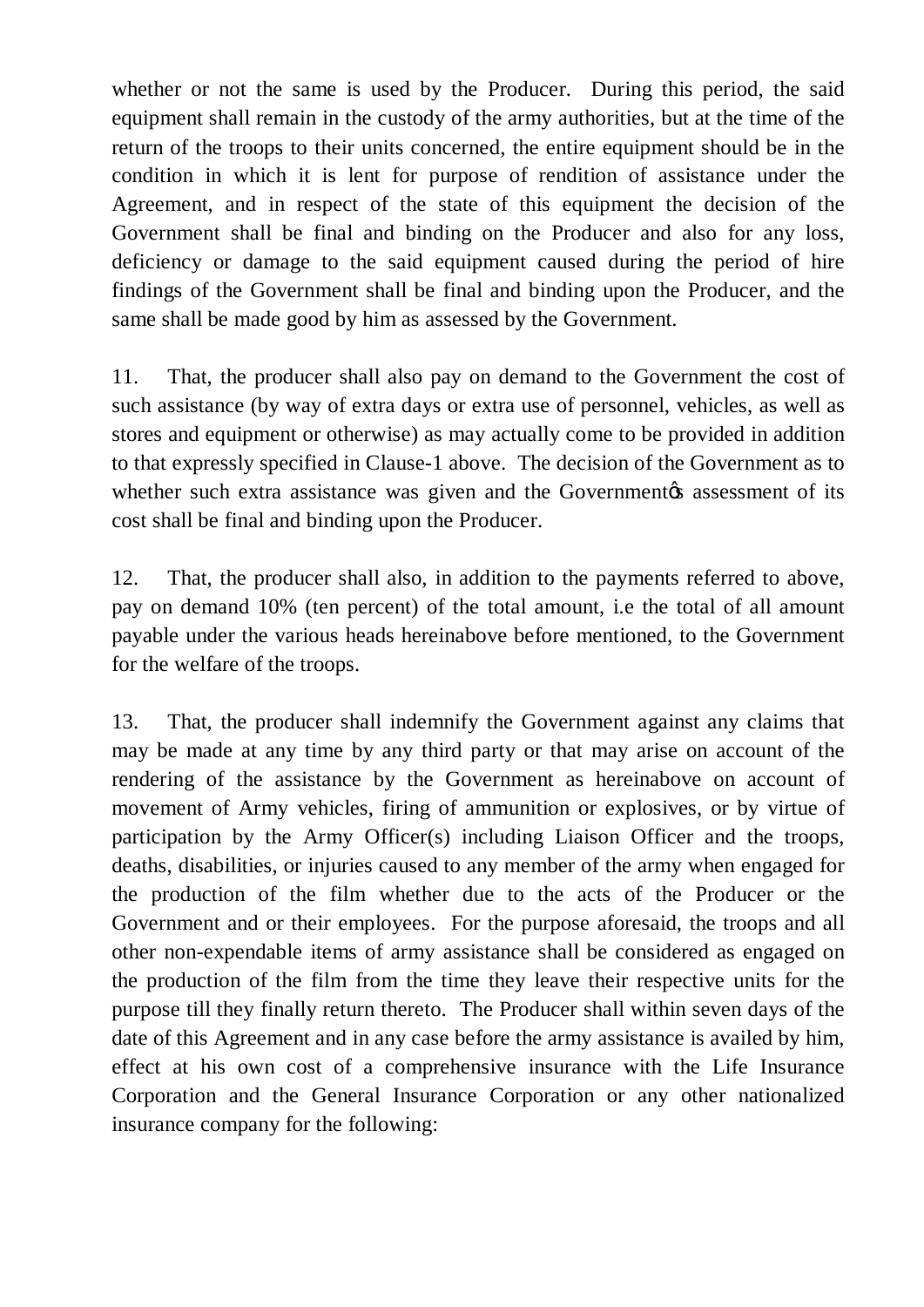| S.No. | Items | Insurance amount |
|-------|-------|------------------|
|       |       |                  |
|       |       |                  |
|       |       |                  |
|       |       |                  |

This insurance shall cover all the aforesaid risks in respect of the Army Liaison Officer, Army Personnel, Animals, Army Vehicles and other equipments. The Insurance policies for the same shall be assigned in favour of the  $\tilde{\text{o}}$ President of India by the Producer and these shall be delivered by him to the Government. The taking out of the abovesaid Insurance Policies shall, not in any way reduce the liability of the Producer to indemnify the Government to the fullest extent as herein provided. The Insurance Policies shall be tenable for a period of one month after the completion of shooting of the scenes of the film with the Army assistance.

14. That, in case of breach on the part of the Producer to observe and perform any of the terms and conditions herein contained, except for causes beyond his control for which the Government shall be the sole judge, and his not remedying the same within the scheduled time mentioned by the Government. In a written notice, the Government shall be entitled to recover from the Producer as agreed liquidated damages and not by way of penalty, a sum of Rs.  $\frac{1}{2}$  /-(amount deposited by the producer through MRO in the Government Treasury against the actual requirement) (Rupees \_\_\_\_\_\_\_\_ Only) for the breach committed by the Producer as aforesaid and the Producer shall pay the said sum immediately on demand made by the Government in that behalf and without demur in addition to any other amount payable by him to the Government under these presents, or the Government may recover the said amount from the Bank Guarantee hereinafter mentioned or from the amount deposited by the Producer as mentioned in paragraph-18 thereof or in its sole discretion, the Government may terminate this Agreement without prejudice to the rights already accrued. The final decision of the Government whether the Producer has committed any breach of the said terms and conditions shall be final and binding on the Producer.

15. That, the producer shall, before the release of the film, submit to the Government for its approval the wording (if any) in which the Producer wishes to refer to the fact that the Army assistance and approval had been accorded to the film. The decision of the Government in respect of the wordings shall be final and binding on the Producer.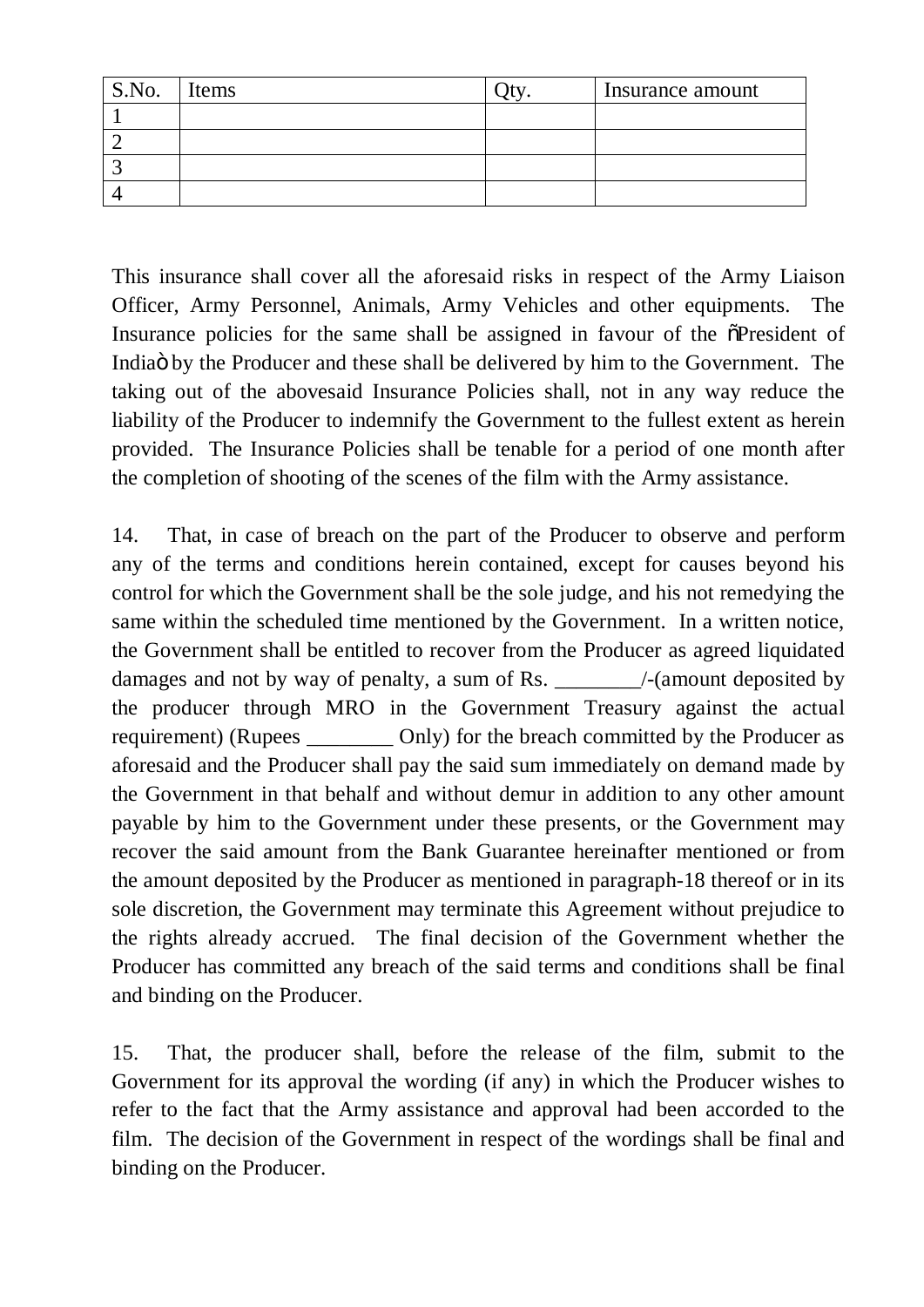16. That, the producer shall submit the completed film with sound to the Government for examination and approval before release thereof and delete and omit therefrom any incident or portion which the Government may consider unsuitable, undesirable, improper or imprudent. The decision of the Government in this matter shall be final and binding on the Producer.

17. That, such portions of the film which are not approved by the Government shall become the property of the Government and shall be handed over by the Producer to the Government. The Government shall not be liable to pay any payment or compensation for the said portions of the film, including negatives and positives handed over and shall be entitled to use or destroy the same, as the Government may think fit.

18. That, to cover the payment required to be made by the Producer under terms of this Agreement, the Producer has deposited through MRO No.  $\qquad \qquad$  dated \_\_\_\_\_\_ with the Controller of Defence Accounts (\_\_\_\_\_\_\_\_\_ Command) a sum of Rs. \_\_\_\_\_\_\_\_\_\_\_\_\_\_\_\_/- (Rupees \_\_\_\_\_\_\_\_\_\_\_\_ Only) vide Reserve Bank of India/ State Bank of India, (Address of the Branch) receipt No. \_\_\_\_ date \_\_\_. Also furnished a Bank Guarantee dated states, validity for a minimum period of one year from \_\_\_\_\_ to \_\_\_\_\_\_\_ for a sum of Rs. \_\_\_\_ to the Government of India. The amount deposited with the CDA, \_\_\_\_\_\_\_\_\_\_\_ Command, \_\_\_\_\_\_\_(place)\_\_\_\_\_\_ shall not bear any interest.

19. That, the Government shall prepare day to day statement showing the details of assistance rendered. The said statement shall be signed by the authorized representatives of both the parties. Based on these statements, the actual amount of the payment due for assistance rendered for shooting of the said film/documentary/TV serial (as the case may be) and payment on other accounts under the terms of the Agreement shall be worked out by the Government under the terms of this Agreement and necessary adjustments in the amount already made available by the Producer shall be carried out. If the amount deposited by the Producer is more than the Government dues, the surplus amount will be refunded to the producer without any interest. If, the amount already deposited is less, the extra amount will be recovered from the Producer. If however, the total amount of expenditure including compensation payable for damages or losses caused to the Government, or other dues under this Agreement is more than the amount already deposited the Producer shall immediately pay the extra amount on demand by the Government and without demur. If such payment is not made within a period of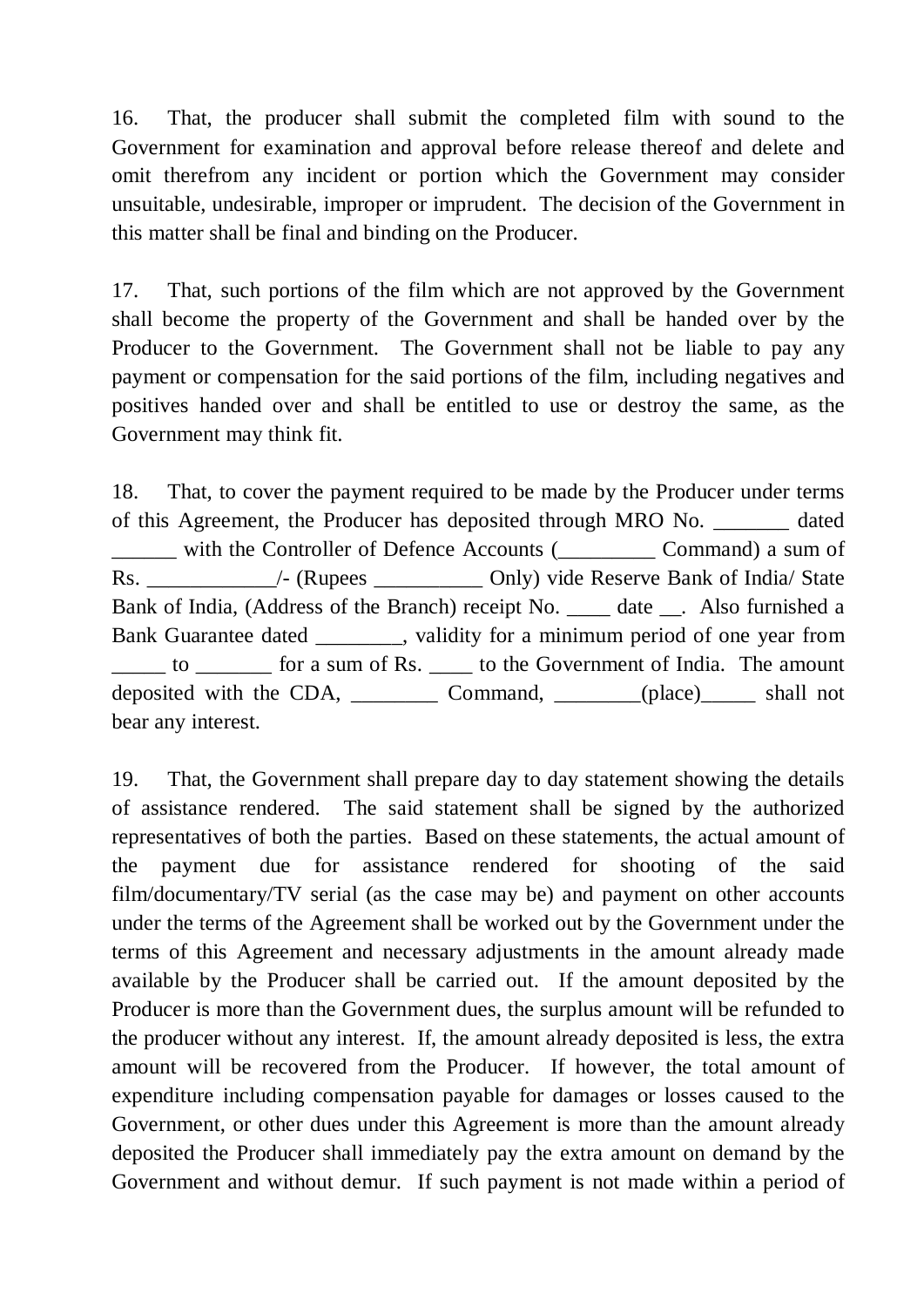one month on demand, the Producer shall be liable to pay interest to the Government on that amount at the rate of 10% (Ten Percent) per annum from the date it become due till its actual payment.

20. That, the producer shall not sell, gift or lend or commercialize in any way, of the footage of the said film without obtaining the prior permission of the Government (Army HQ/Ministry of Defence) in writing, and without obtaining a no demand certificate from the Government (Army HQ/Ministry of Defence).

21. That, the producer hereby undertake to abide by the official rules and regulations concerning security and safety of various installations, which may be visited and of the Army equipments, weapons, vehicles, etc. which may be used by him or in respect of the participating units and troops for the purpose of this Agreement as per instructions to be given to the Producer from time to time by the Army Liaison Officer.

22. That, the producer shall supply a release copy of the said film to the Government for a premier show at a date, time and place to be mutually agreed upon by both the parties. The said copy will be supplied without any charge whatsoever. The Government shall be at liberty to show or exhibit the said film at any place and at any time. The Government shall be entitled to the full proceeds of the said show. The copy of the completed film with sound submitted for examination and approval by the Producer will be retained by the Government for record.

23. That, any sum of money due from the Producer under this Agreement or any other contract with the Government may be recovered by the Government at its sole discretion from any money payable to the Producer under this Agreement.

24. That, all disputes, differences and questions which may at any time arise between the parties hereto, touching or arising out or in respect of these presents or the subject matter thereof (except those the settlement of which has specifically been provided for hereinabove) shall be referred to the sole arbitration of any person appointed by the Secretary to the Government of India, Ministry of Defence or any officer performing duties and functions of the said Secretary. It will be no objection to any such appointment that the person appointed for arbitration is Government Servant, or that he had to deal with the matter to which the Agreement relates and that in the course of his duties as such Government servant he had expressed views on all or any of the matter in dispute or differences. The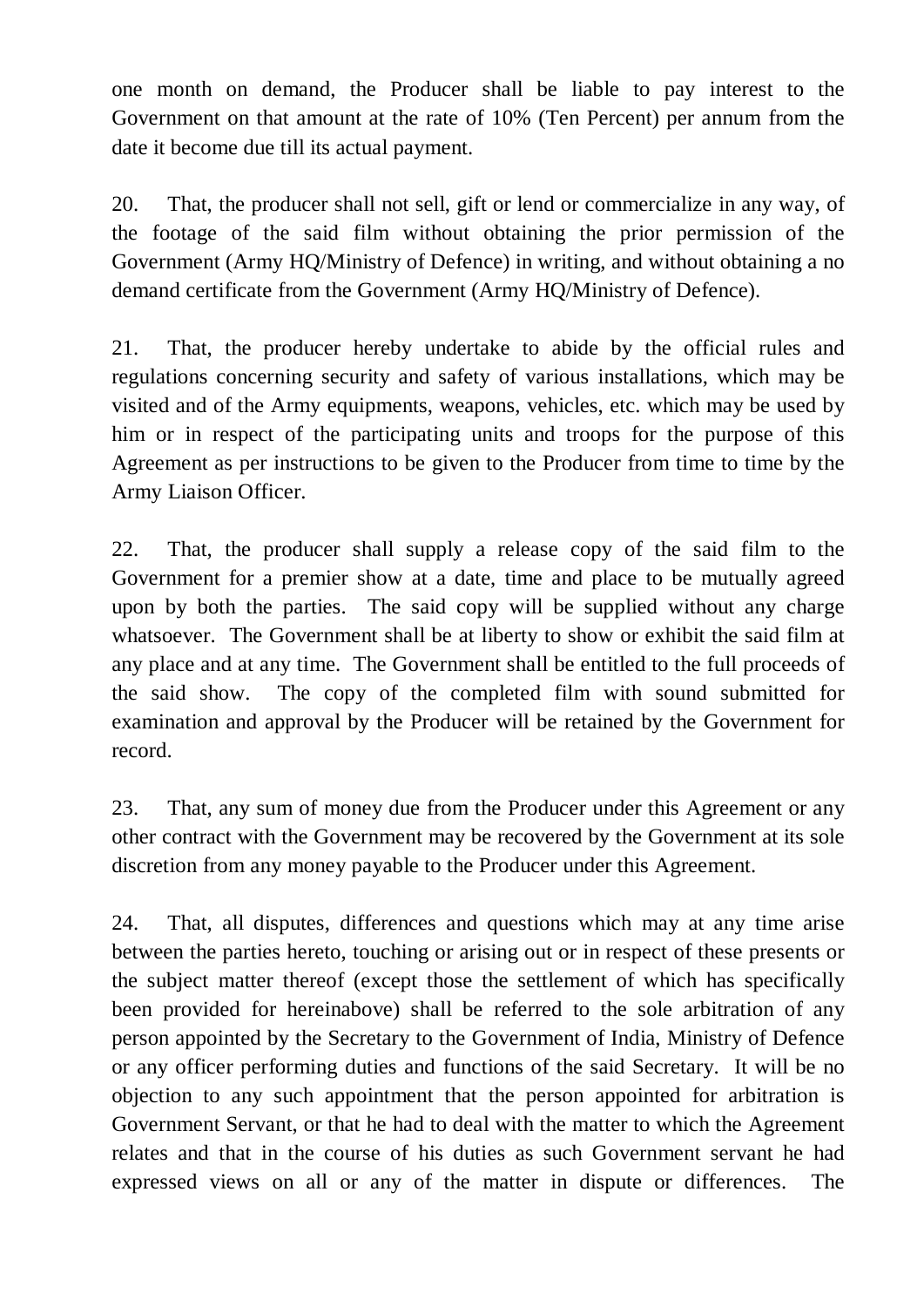Arbitrator, to whom the matter is originally referred to, being transferred or vacated his officer or being unable to act for any reason, the said Secretary or the Officer as aforesaid at the time of such transfer, vacation of office or inability to act, shall appoint another person to act as Arbitrator in accordance with the terms of this Agreement. Such persons shall be entitled to proceed with the reference from the stage at which it was left by his predecessor. It is also a term of this Agreement that no person other than a person appointed by the said Secretary or the officer as aforesaid shall act as arbitrator and if for any reason that is not passable, the matter is not to be referred to arbitration at all. The said arbitrator shall be entitled with the consent of the parties to extent, from time to time, the time making and publishing the award. The venue of arbitration shall be New Delhi. Subject as aforesaid, the provision of Arbitration Act 1940 or any statutory modifications thereof and the rules made there under for the time being in force shall apply to the arbitration proceedings under this clause.

25. That, the stamp duty in respect of the agreement shall be borne by the Producer.

26. In witness hereof the parties hereto have executed these presents the day and the year first above written.

FOR AND ON BEHALF OF THE PRESIDENT OF INDIA

**WITNESS** 

1.

2.

FOR AND BEHALF OF M/S.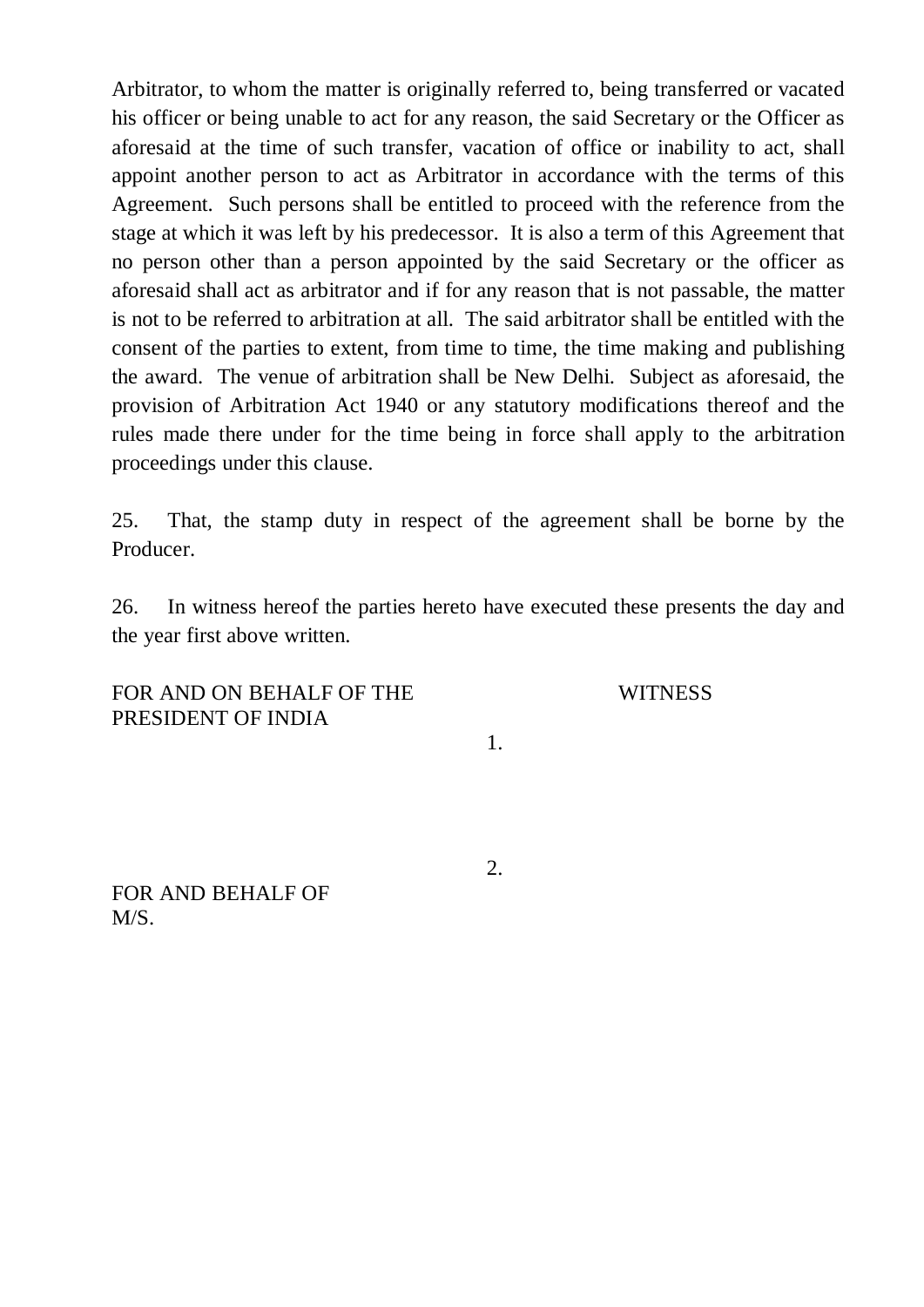### **APPENDIX 'D'**

### **INDEMNITY BOND**

Indemnity bond executed on this  $\_\_$  day of  $\_\_$  201 $\_\_$ , by  $\_\_$ Film Producers, having its office at , hereinafter called the Producers in favour of the President of India, acting through the Under Secretary, Ministry of Defence, New Delhi, hereinafter called THE GOVERNMENT.

Whereas the Producers have entered into an agreement with the Government, thereby the Government has agreed to permit the producers to have their film shooting in the \_\_\_\_\_\_(place)\_\_\_\_\_, as per the terms and conditions contained therein.

And Whereas the execution of Indemnity bond by the producers in favour of the Government is one of the terms and conditions of the agreement, the producers have agreed to execute the indemnity bond in favour of the Government.

### NOW THIS DEED OF INDEMNITY WITNESSETH AS FOLLOWS:-

- a) The Producers shall also indemnify the Government completely against any loss, damage or injury that might occur during the course of the said shooting of films to any part of the Defence property and or personnel.
- b) The Producers shall also reimburse the Government all claims, demands, suits, losses, damages, costs etc., that might be caused to the Defence on account of fire etc., occurring in the shooting premises or property and in case of death or injury caused to all or any people thereon including staff on duty during the course of shooting of the film.
- c) The Producer shall always keep the Government harmless indemnified against all or any other possible claim, demand or damage that might occur from whatever source.
- d) The Government shall within a reasonable time assess the loss sustained by them send a demand to the Producers who shall remit the amount within the fortnight from the receipt of such notice. The amount so determined and claimed by the Government shall be final and the producers shall not have the right to dispute the quantum of the claim.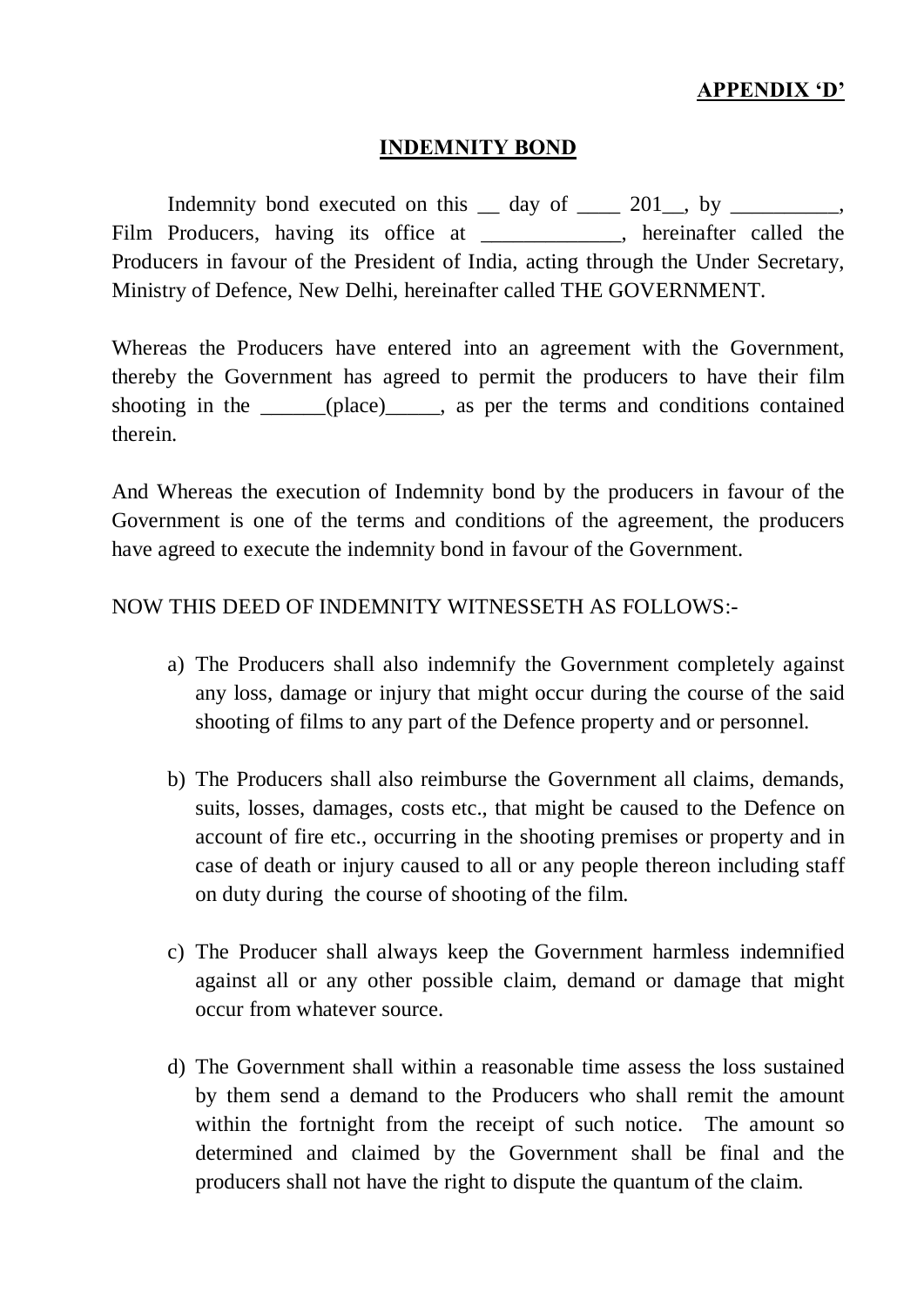# IN WITNESS HEREOF THE PRODUCERS HAVE HERE UNTO SET THEIR HANDS ON THE DAY, MONTH AND YEAR HEREIN ABOVE WRITTEN.

Date:\_\_\_\_\_\_\_

PRODUCER(S)

(Signature with Seal)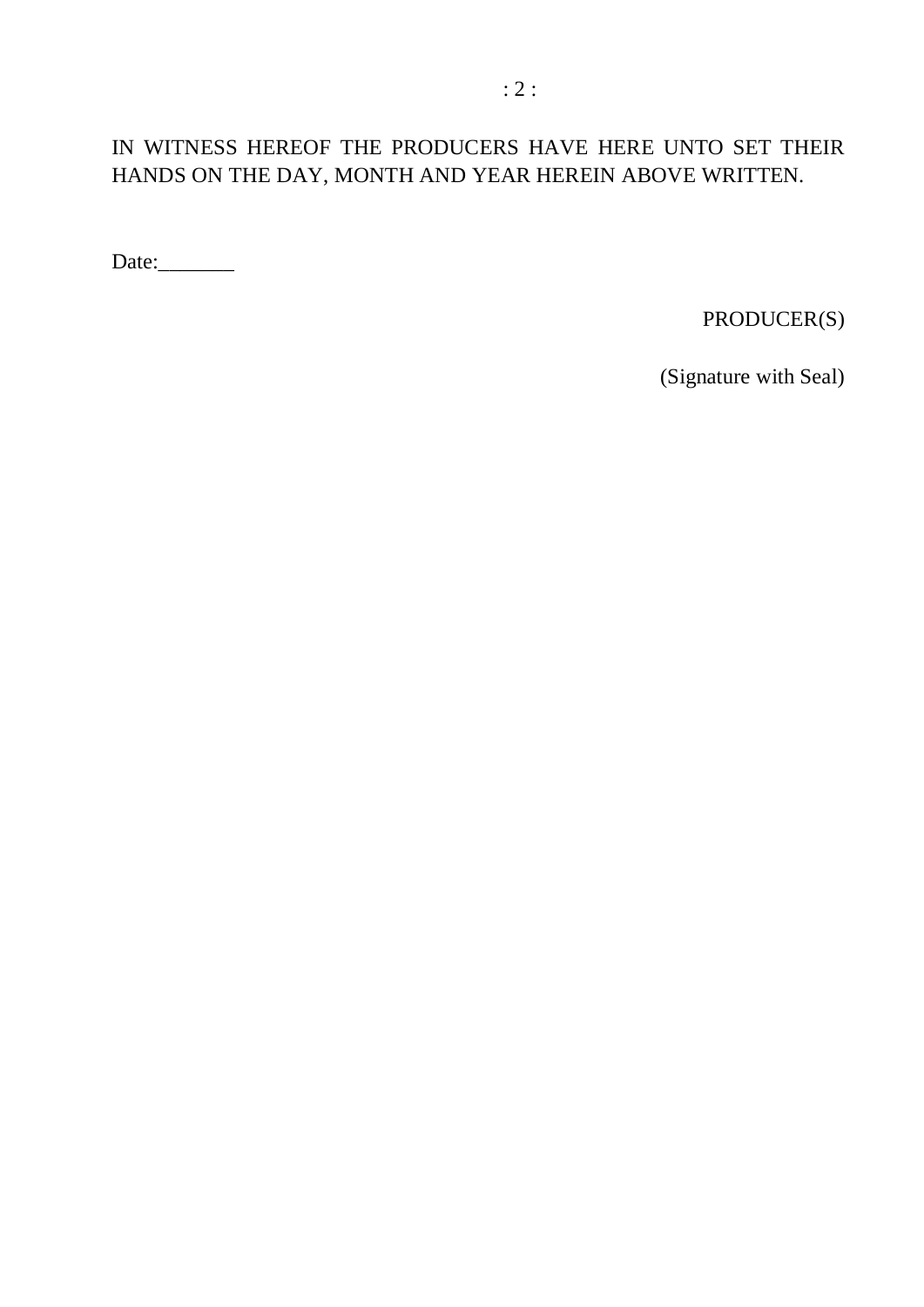### **APPENDIX 'E'**

#### **BANK GUARANTEE**

To,

General Staff Officer 6 (PM), Office of ADG PI/ AHQ/MoD, South Block, New Delhi.

- 1. In consideration of The President of India (hereafter called  $\tilde{\sigma}$ The Governmentö) having agreed to exempt \_\_\_\_\_\_\_\_\_ Productions, Film Producers, having its office at \_\_\_\_\_\_\_\_\_\_\_ (hereinafter called  $\tilde{o}$ the said  $contractor(s)$  from the demand under the terms and conditions of an agreement dated: \_\_\_\_ made between \_\_\_\_\_\_\_ PRODUCTIONS, having its office at \_\_\_\_\_\_\_\_\_\_\_\_\_\_\_\_\_\_\_\_\_\_\_ and Army HQ/Ministry of Defence, New Delhi for shooting of the film/documentary/TV serial (as the case may be) at \_\_\_\_(place) by way of Army Officer and use of locations and equipment (hereinafter called  $\tilde{o}$ THE SAID AGREEMENT $\tilde{o}$ ) of Security Deposit for the due fulfilment by the said contractor(s) of the terms and conditions contained in the said agreement, on Production of Bank Guarantee for Rs.  $\qquad \qquad$  We Bank, (hereinafter referred to as  $\tilde{\sigma}$ THE BANK $\tilde{\sigma}$ ) at the request of the said Contractor(s) do hereby undertake to pay to the Government an amount not exceeding of Rs.  $\qquad \qquad$  against any loss or damage caused to or suffered or would be caused to or suffered by the said contractor(s) any of the terms or conditions contained in the said agreement.
- 2. We, \_\_\_\_\_\_\_\_\_\_\_\_\_\_\_\_\_\_\_ Bank, \_\_\_\_\_\_\_\_\_(address)\_\_\_\_\_\_\_\_\_\_, do hereby undertake to pay the amounts due and payable under this Guarantee without any demur, amount claimed is due by way of loss or damage caused to or would be caused or suffered by the Government by reason of the said contractor(s) of any of this terms or conditions contained in the said agreement or by reason of the said contractor(s) failure to perform the said agreement, any such demand on the Bank shall be conclusive as regards the amount due and payable by the Bank under this Guarantee. However, our liability under this Guarantee shall be restricted to an amount not exceeding Rs. /-(Rupees in word).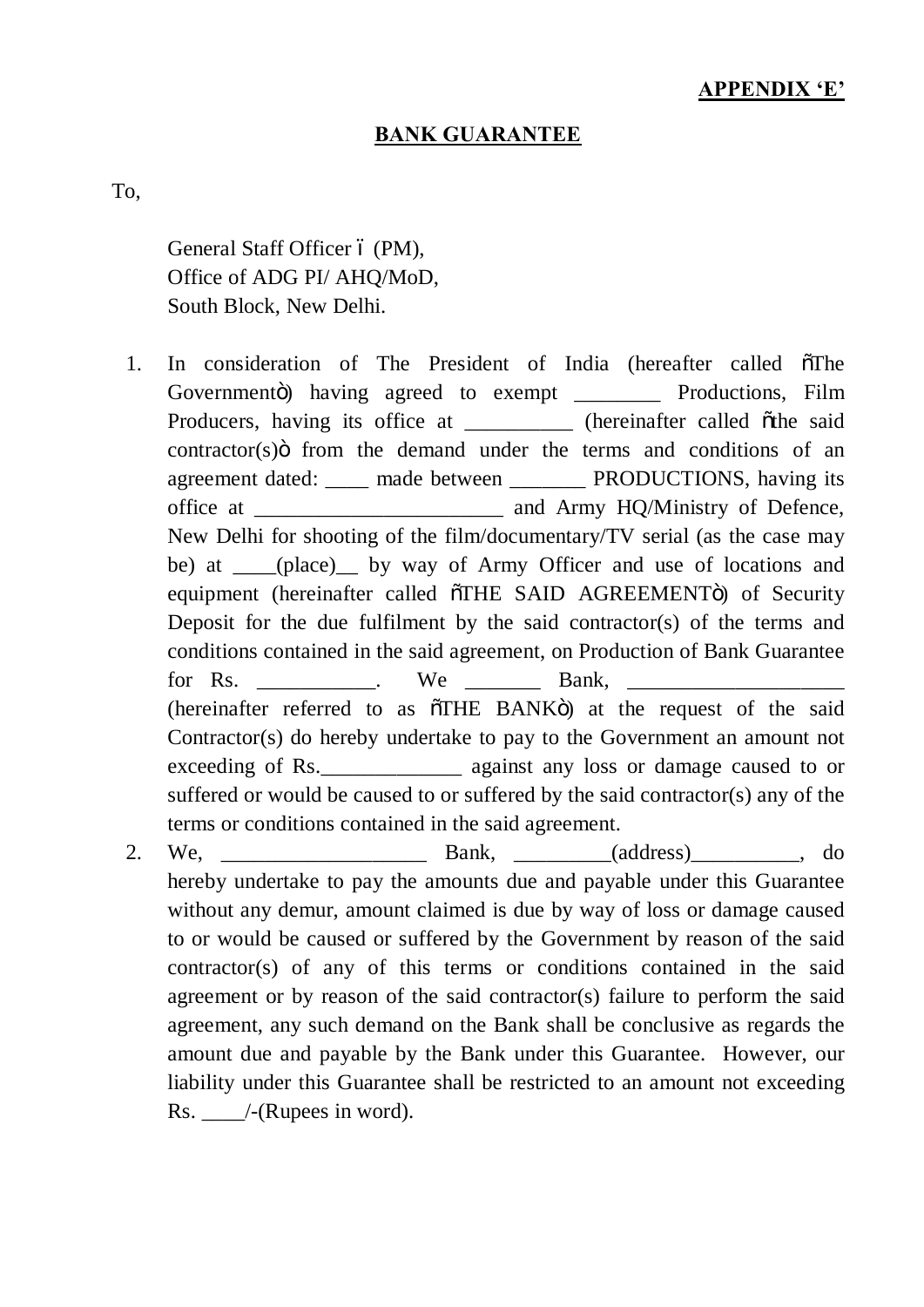- 3. We undertake to pay to the Government any money so demanded notwithstanding any dispute or disputes raised by the contractor(s)/suppliers in any suit or proceeding pending before any court or tribunal relating thereto our liability under this present being absolute and unequivocal. The payment so made by us under this bond shall be valid discharge of liability for payment thereunder and the contractor(s)/supplier shall have no claim against us for making such payment.
- 4. We, \_\_\_\_\_\_\_ Bank, \_\_\_\_\_\_\_\_\_\_, further agree the Guarantee herein contained shall remain in full force and effect during the period that would be taken for the performance of the said agreement and that of the Government under or by virtue of the said agreement have been fully paid and its claims satisfied or discharged or till the GSO-1 (PM), O/o ADG PI, AHQ/MoD, New Delhi, certifies that the terms and conditions of the said agreement have been fully and properly carried out by the said contractor(s) and accordingly discharges this Guarantee. Unless a demand or claim under this Guarantee is made on us in writing on or before \_\_(date)\_\_\_\_, we shall be discharged from all liability under this Guarantee thereafter.
- 5. We, Bank, Bank, further agree with the Government shall have the fullest liberty without consent and without effecting in any manner our obligations hereunder to vary of the terms and conditions of the said agreement or to attend the time of performance by said contractor(s) for time to time or to postpone for any time or from time to time any of the powers exercisable by the Government against the said contractor(s)and to forbear or enforce any of the terms and conditions relating the said Agreement and we shall not be relieved from our liability by reason of any such variation or extension being granted to the said contractor(s) or for any forbearance, act or omission on this part of the Government or any indulgence by the Government to the said contractor(s) or by any such matter or thing whatsoever which under the law relating to sureties but for which under the law relating to sureties but for this provision have effect of so relieving us.
- 6. The Guarantee will not be discharged due to the change in the constitution of the Bank or the contractor/supplier(s).
- 7. We, \_\_\_\_\_\_\_\_\_ Bank, \_\_\_\_\_\_\_\_\_\_, lastly undertake not to revoke this Guarantee during its currency except with the previous consent of the Government in writing.